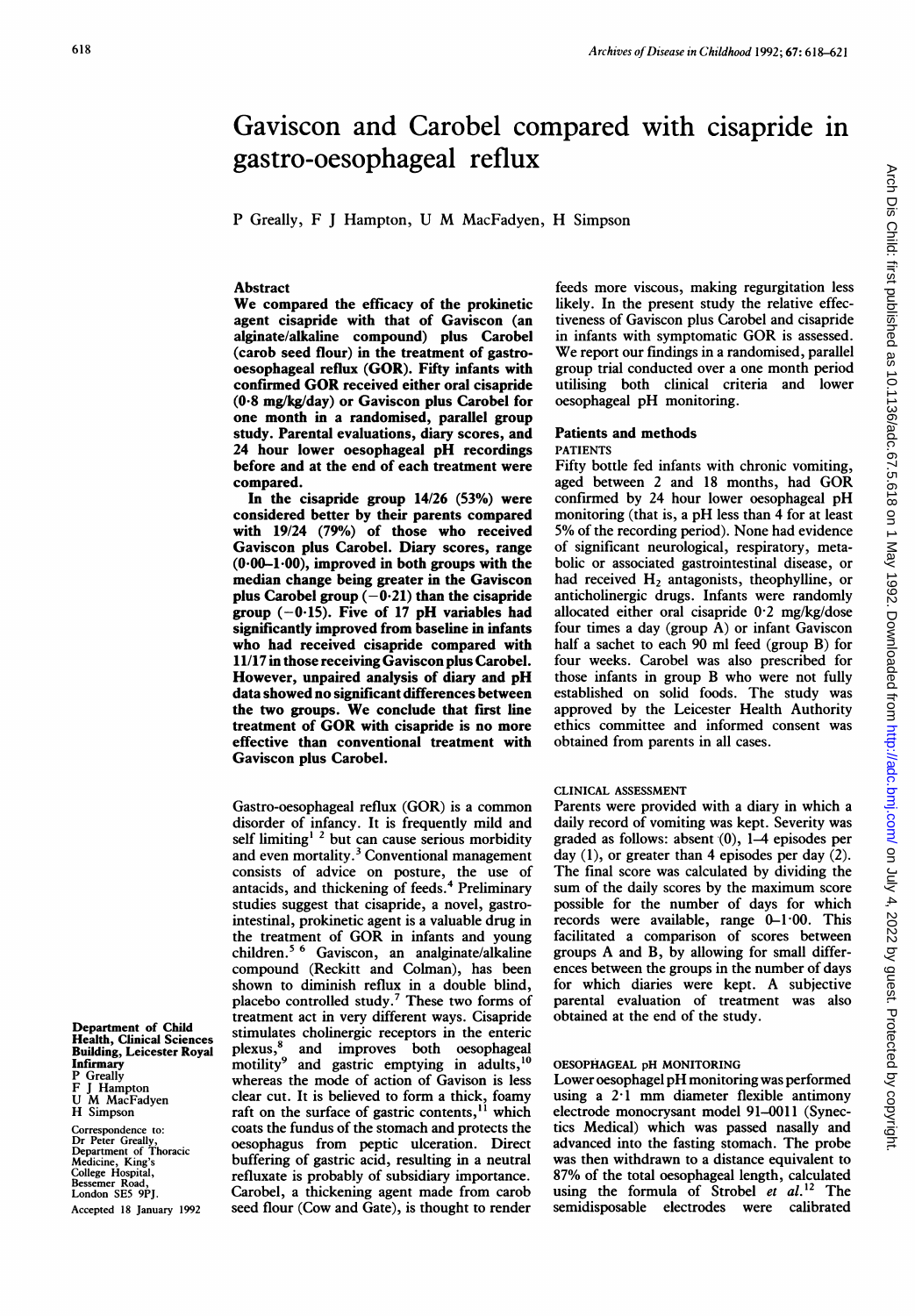before and after each test at pH <sup>1</sup> and <sup>7</sup> at 23°C. Electrodes were discarded if deviations of 0-2 pH units or more from either standard buffer occurred. A reusable silver/silver chloride reference electrode model 4011 (Synectics Medical) was secured to the chest wall and both electrodes were attached to <sup>a</sup> portable pH recorder and data storage system (Digitrapper Mark II, Synectics) which sampled intraoesophageal pH every four seconds. A reflux episode was defined as <sup>a</sup> fall in pH to below 4 for <sup>15</sup> seconds or longer. The lightweight device was easily carried by parents in <sup>a</sup> shoulder bag. No restrictions were placed on activity or diet during the 24 hour study period. On completion of each study the stored data were transferred on to an Amstrad PC 1512. Using dedicated software 'EsopHogram' (Gastrosoft Inc) the following variables were computed: (i) number of reflux episodes, (ii) number of reflux episodes >5 minutes, (iii) the longest reflux episode, and (iv) the percentage of the time during which reflux occurred, also known as the 'reflux index'. These were calculated for postprandial periods (within two hours of a feed), fasting periods (two hours or more after feeding), overnight (10 pm-6 am), and the total recording time. The total number of episodes and the number of episodes >5 minutes were expressed as an average rate per hour to allow for individual variations in the number and duration of feeds. Acid clearance values for postprandial and fasting periods were also calculated and expressed as minutes per reflux episode.

Table 1 Patient details at recruitment.<sup>\*</sup> Results are median (range)

|                           | Group $A$ :<br>cisapride<br>$(n=26)$ | Group B:<br>Gaviscon<br>$(n=24)$ |
|---------------------------|--------------------------------------|----------------------------------|
| Age (months)              | $4.0(2-18)$                          | $4.5(2-17)$                      |
| Weight (kg)               | $6.5(3.0-15.0)$                      | $6.3(3.9-8.9)$                   |
| Total reflux index (%)    | $15.3(5.3 - 71.0)$                   | $15.0(5.1 - 36.5)$               |
| Vomiting score $(0-1.00)$ | $0.73(0.29-1)$                       | $0.69(0.23-1)$                   |
| Male:female ratio         | 15:11                                | 15:9                             |

:'There was no significant difference between groups A and B for any variable by Mann-Whitney U test.

Table 2 Oesophageal pH results in group  $A$  (cisapride,  $n=26$ ). Results are median (range)

|                              | Before treatment    | After treatment   | Wilcoxon<br>signed<br>rank test |
|------------------------------|---------------------|-------------------|---------------------------------|
| Postprandial:                |                     |                   |                                 |
| No of episodes/hour          | $2.4(0.6-15.0)$     | $1.8(0.1-10.1)$   | NS.                             |
| No of episodes $>5$ min/hour | $0.5(0.0-10.0)$     | $0.3(0.0-1.3)$    | NS                              |
| $LRE$ (min)                  | $26.0(4.0-120.0)$   | $17.5(1.0-120.0)$ | NS                              |
| Reflux index $(\%)$          | $20.1(4.9-62.0)$    | $10.9(1.8-60.0)$  | NS                              |
| Clearance (min/reflux)       | $3.1(0.5-20.0)$     | $2.6(0.1-14.0)$   | p < 0.01                        |
| <b>Fasting:</b>              |                     |                   |                                 |
| No of episodes/hour          | $1.6(0.5 - 3.2)$    | $1.4(0.4-6.5)$    | <b>NS</b>                       |
| No of episodes $>5$ min/hour | $0.5(0.0-1.2)$      | $0.2(0.0-1.2)$    | p < 0.05                        |
| $LRE$ (min)                  | $31.0(2.0 - 301.0)$ | $22.0(1.0-244.0)$ | NS                              |
| Reflux index $(\%)$          | $13.6 (0.7 - 92.0)$ | $8.7(0.3 - 90.0)$ | p < 0.05                        |
| Clearance (min/reflux)       | $3.8(0.6 - 15.5)$   | $2.6(0.9 - 7.1)$  | NS                              |
| Overnight:                   |                     |                   |                                 |
| No of episodes/hour          | $1.1(0.0-3.6)$      | $0.6(0.0-7.1)$    | NS                              |
| No of episodes $>5$ min/hour | $0.4(0.0-1.0)$      | $0.1(0.0-1.5)$    | <b>NS</b>                       |
| $LRE$ (min)                  | $28.0(0.0 - 172.0)$ | $6.5(0.0 - 102)$  | NS                              |
| Reflux index $(\%)$          | $10.4(0.0-60.7)$    | $5.8(0.0 - 85.4)$ | NS                              |
| Total:                       |                     |                   |                                 |
| No of episodes/hour          | $2.0(0.9-10.8)$     | $1.7(0.1 - 7.9)$  | <b>NS</b>                       |
| No of episodes $>5$ min/hour | $0.5(0.0-1.0)$      | $0.2(0.0-1.2)$    | p < 0.05                        |
| Reflux index (%)             | $15.3(5.3 - 57.5)$  | $9.5(0.3 - 82.8)$ | p < 0.05                        |

LRE-longest reflux episode.

# STATISTICAL METHODS

Contingency tables were constructed and  $\chi^2$ tests with Yates's correction factor were employed to determine the significance of differences in parental assessment between the two treatments. As the ages of infants, diary scores, and pH variables were not normally distributed non-parametric tests were employed. Changes in pH variables after treatment were analysed using Wilcoxon signed rank tests and significance was defined as  $p < 0.05$ . Median values were calculated for pH variables. Differences between the two groups were assessed using the Mann-Whitney U test.

#### Results

All 50 infants completed the study. Twenty six had received cisapride (group A) and 24 Gaviscon (group B). Twenty one of the latter group were also given Carobel (1-2 scoops to each 90 ml feed). Table <sup>1</sup> gives clinical details of the two groups which were comparable in age, weight, reflux indices, and symptom scores during the pretreatment phase. Both medications were well tolerated; in group A two infants developed mild diarrhoea which did not interfere with the study, and another, after completion of the trial, had oesophagitis diagnosed at endoscopy while receiving cisapride.

# SUBJECTIVE PARENTAL EVALUATION

Fourteen of 26 infants (53%) on cisapride were considered to have improved compared with 19/24 (79%) of those on Gaviscon plus Carobel,  $p=0.055$  ( $\chi^2$  test).

# DIARY SCORES

Scores for the 'run in' period and only the last two weeks of treatment were analysed. In group A 22/26 diaries were sufficiently complete for analysis, 16/22 (72-7%) had improved scores, median change  $-0.15$  with 95% confidence intervals  $-0.26$  to  $-0.01$ , p<0.05. In group B 18/24 diaries were suitable for analysis. Fifteen out of 18 (83-8%) had improved, median change  $-0.21$  with 95% confidence intervals  $-0.39$  to  $-0.11$ , p<0.01. The difference between the changes that occurred on treatment in the groups was not statistically significant (Mann-Whitney U test).

#### OESOPHAGEAL pH MEASUREMENTS

Seventeen variables were analysed in each group (tables <sup>2</sup> and 3). In group A 5/17 showed significant improvement compared with 11/17 in group B. The reflux index and the number of episodes exceeding five minutes improved on both treatments. Direct comparison between the two groups of changes in each pH variable revealed no significant differences.

#### **Discussion**

The clinical importance of uncomplicated GOR is a matter for debate. In the absence of overt oesophagitis, failure to thrive, apnoeic spells, or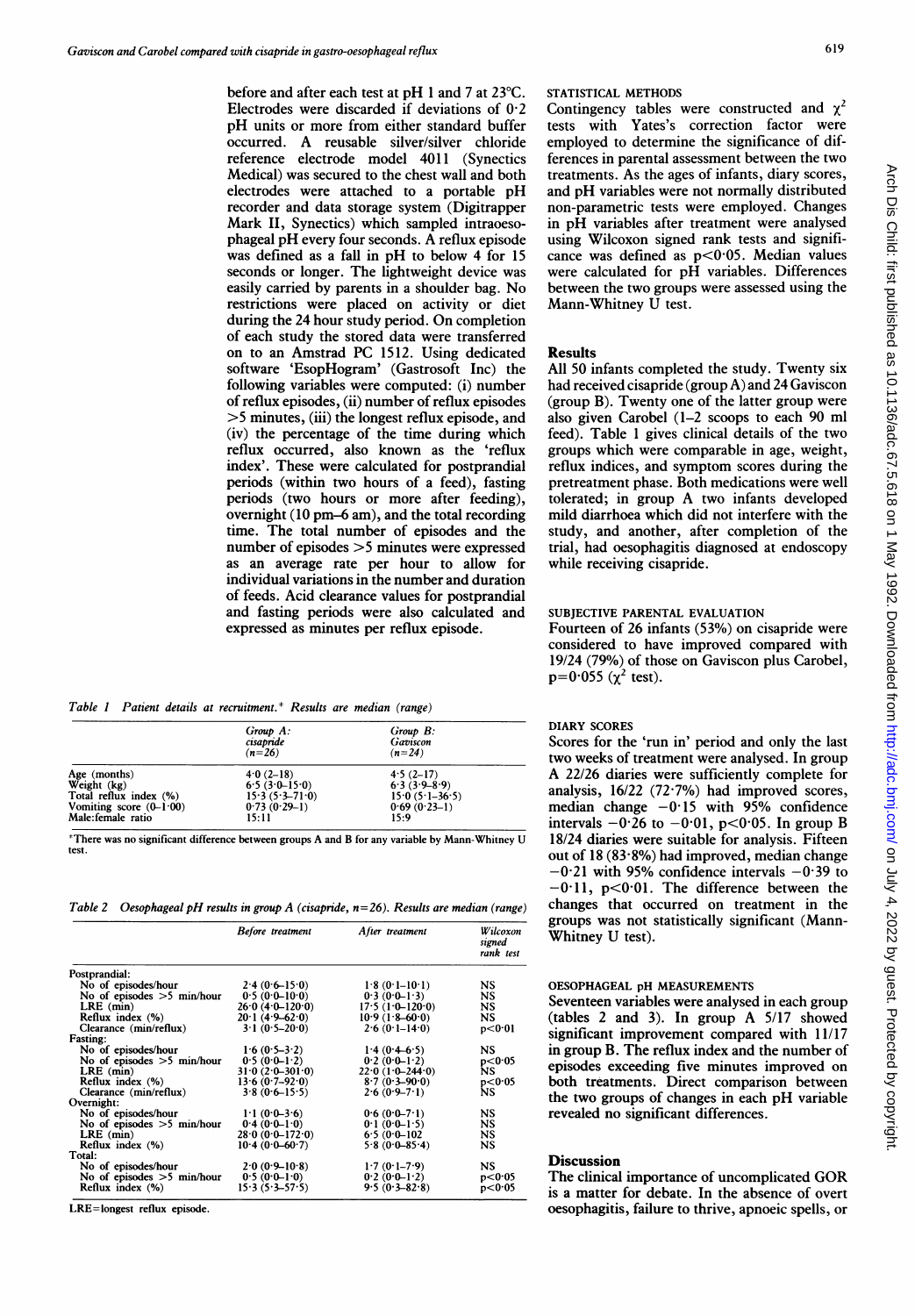Table 3  $\,$  Oesophageal pH results in group B (Gaviscon plus Carobel, n=24). Results are median (range)

|                              | Before treatment    | After treatment      | Wilcoxon<br>signed<br>rank test |
|------------------------------|---------------------|----------------------|---------------------------------|
| Postprandial:                |                     |                      |                                 |
| No of episodes/hour          | $2.1(0.0-5.9)$      | $1.3(0.0-4.2)$       | NS.                             |
| No of episodes $>5$ min/hour | $0.3(0.0-1.2)$      | $0.1(0.0-0.8)$       | p < 0.01                        |
| $LRE$ (min)                  | $25.0(0.0-99.0)$    | $8.0(1.0-120.0)$     | NS.                             |
| Reflux index $(\% )$         | $12.0(5.0 - 48.8)$  | $5.8(0.0 - 33.3)$    | p < 0.05                        |
| Clearance $(min/reflux)$     | $4.2(0.0-17.2)$     | $40(0.0 - 31.0)$     | NS.                             |
| <b>Fasting:</b>              |                     |                      |                                 |
| No of episodes/hour          | $1.5(0.3 - 3.0)$    | $1.2(0.6-3.5)$       | NS.                             |
| No of episodes $>5$ min/hour | $0.4(0.0-0.8)$      | $0.2(0.0-0.9)$       | p < 0.01                        |
| $LRE$ (min)                  | $37.5(4.0-140.0)$   | $12.0 (0.0 - 300.0)$ | p < 0.01                        |
| Reflux index $(\%)$          | $16.5(4.9-61.0)$    | $7.1(0.6-52.7)$      | p < 0.01                        |
| Clearance (min/reflux)       | $6.9(1.2 - 34.9)$   | $3.5(0.6-13.8)$      | p < 0.05                        |
| Overnight:                   |                     |                      |                                 |
| No of episodes/hour          | $0.9(0.0 - 3.6)$    | $0.4(0.0-1.9)$       | NS.                             |
| No of episodes $>5$ min/hour | $0.3(0.0-0.7)$      | $0.1(0.0-0.6)$       | p<0.05                          |
| $LRE$ (min)                  | $33.9(0.0 - 128.0)$ | $7.0(0.0-252.0)$     | p < 0.05                        |
| Reflux index $(\%)$          | $10.1(0.6-60.7)$    | $4.0(0.0 - 80.4)$    | p < 0.05                        |
| Total:                       |                     |                      |                                 |
| No of episodes/hour          | $1.8(0.4-6.9)$      | $1.4(0.4-3.4)$       | NS.                             |
| No of episodes $>5$ min/hour | $0.4(0.1-0.7)$      | $0.1(0.0-0.6)$       | p < 0.01                        |
| Reflux index $(\% )$         | $15.0(5.1 - 36.5)$  | $5.4(1.9-42.3)$      | p < 0.01                        |

LRE=longest reflux episode.

recurrent pneumonia some clinicians recommend reassurance as the only treatment. Others believe that prompt treatment avoids complications. The distress to parents caused by frequent changes of clothing, alterations in feeding formulas, and the accompanying social incapacity are additional factors that influence the decision to prescribe specific treatment. In the present study of two recommended treatments, improvements were greater in the Gaviscon plus Carobel group than in the cisapride group as judged by clinical criteria and lower oesophageal pH measurements, but unpaired analysis failed to demonstrate a clear superiority of one treatment over the other. The general tendency towards improvement in both groups may have been real or fortuitous as the natural history of GOR over <sup>a</sup> one month study period is uncertain. The lack of a placebo control group precludes evaluation of either regimen in isolation.

A double blind design was not feasible for two reasons: first, to achieve the therapeutic effect at the desired time it was necessary to administer cisapride at least 30 minutes before a meal, whereas Gaviscon and Carobel had to be given during or after food. Second, there were differences in formulation that could not be overcome. Cisapride was only available as a liquid suspension and had to be given directly to the child, whereas Gaviscon and Carobel were in powder form and had to be mixed with the infant's formula at the time of feeding.

In pH terms, the best indicators of motility are the number of reflux episodes >5 minutes, the longest reflux episode, and the acid clearance time. The improvements seen in the number of reflux episodes >5 minutes and the longest reflux episode in the cisapride group during the fasting period are in agreement with other studies that demonstrate a prominent motility effect in the fasting period.<sup>6</sup> Cisapride's apparent lack of effect when the stomach is full is believed to be due to an increase in the frequency and duration of lower oesophageal

sphincter (LOS) relaxations that result in more frequent reflux episodes.<sup>13</sup> The more rapid acid clearance values seen in the postprandial period of patients receiving cisapride suggest an early improvement in oesophageal motility. Phasic LOS relaxations are putatively responsible for the majority of reflux episodes, but low basal tone accounts for 20% of episodes'4 and becomes more important as oesophagitis progresses.<sup>15</sup> Motility studies in vomiting infants have shown that cisapride improves LOS tone<sup>6</sup> but concurrent pH studies in such infants failed to show a reduction in the number of reflux episodes, which reflects the degree of competence of the LOS. In the present study, no significant effect on the number of reflux episodes was observed in patients who received either treatment.

GOR occurs less frequently in the sleeping state than in wakefulness,<sup>10</sup> but the degree of overnight reflux may be predictive for the development of stricture and the need for antireflux surgery.'7 Gaviscon plus Carobel reduced these overnight measures of GOR severity considerably (table 3) whereas the changes achieved by cisapride were not significant.

One difficulty in interpreting the results of pH studies in infants with GOR is the buffering effect of milk on acid resulting in neutral reflux. Some investigators have overcome this problem by acidifying feeds during the test period. This is not feasible in any study with Gaviscon because acid added to feeds would have been neutralised by the alginate/alkali compound. The mechanism(s) whereby Gaviscon exerts <sup>a</sup> therapeutic effect is not fully known. It produces a viscous raft on the surface of gastric contents protecting the oesophagus from acid reflux. However, a recent study has shown that Gaviscon must be taken 30 minutes after food for raft formation to occur.<sup>18</sup> It did not occur when the drug was taken before or with a meal. Moreover, Laitinen et al have shown that sucralfate and Gaviscon taken 30 minutes before meals (when raft formation is unlikely) relieved symptoms and healed oesophagitis.<sup>19 It</sup> is unlikely that the effects of Gaviscon are due to its buffering properties as Gaviscon is not primarily an anticid. Any such effect would have been least during fasting and overnight when feeding is infrequent. However, significant improvement was observed at these times after treatment; acid clearance times were also more rapid and in keeping with the improvements seen in vomiting scores. These findings suggest that Gaviscon improves motility indirectly, perhaps by alleviating oseophagitis, which is a recognised cause of impaired oeosphageal motor function. <sup>15</sup> <sup>20</sup> Alternatively, Gaviscon in the lower oesophagus may have coated the pH electrode rendering the pH data uninterpretable. This is unlikely as electrode coating was not observed in an in vitro study of Gaviscon.<sup>21</sup>

As judged from pretreatment pH data, many infants had severe GOR and perhaps oesophagitis.<sup>22</sup> Routine endoscopy in infants presenting de novo with symptoms of GOR was not undertaken. None had received Gaviscon or cisapride before inclusion in the study and it seemed